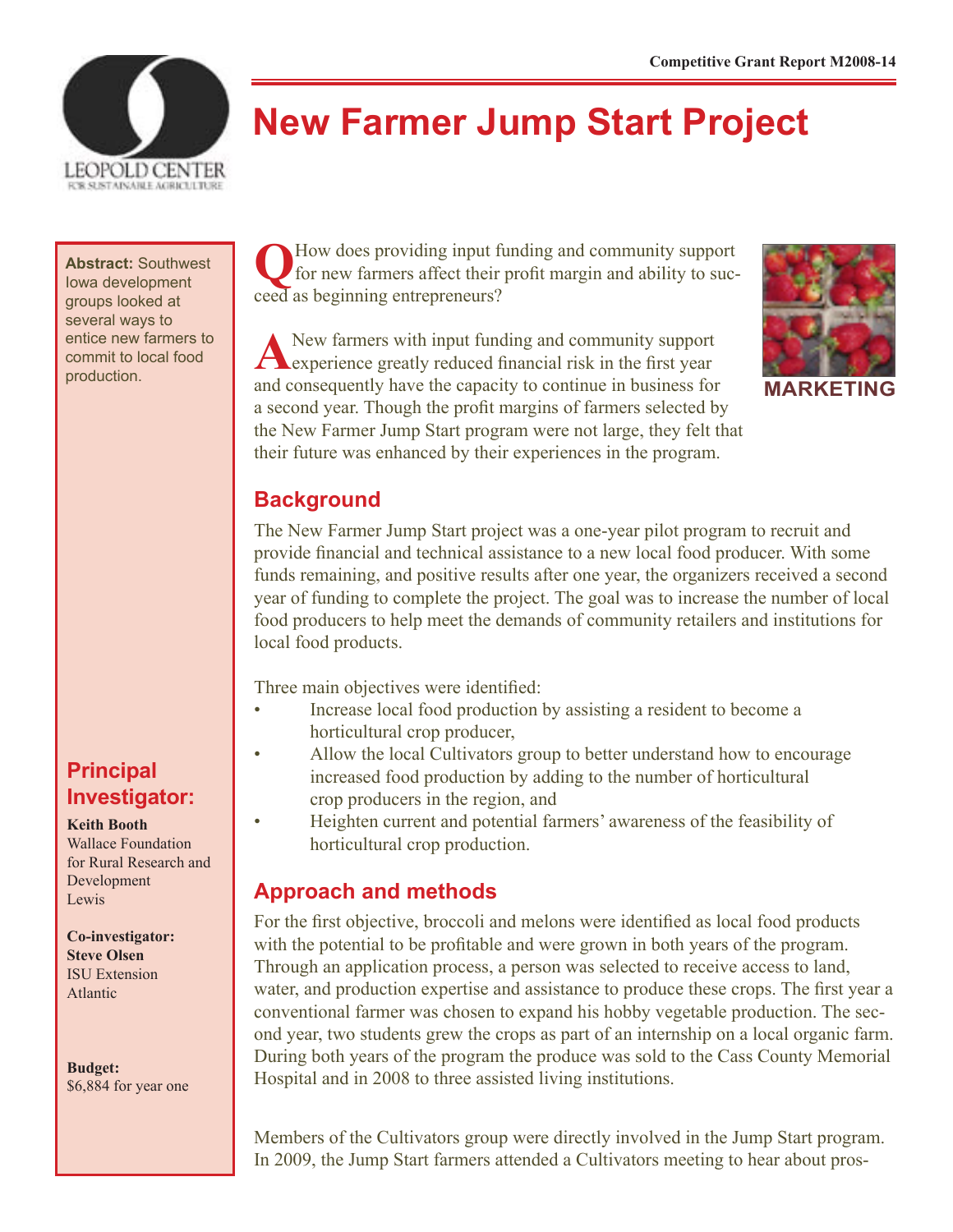

*The plot was located on the old Swine Research Farm south of Atlantic.* 

pects for local food in Cass County and to share their opinions and insights as new farmers.

During the 2009 growing season, a Practical Farmers of Iowa field day was held at the farm; the new producers' crops and the Jump Start program were the main features of the day's presentations. Information about the Jump Start program was disseminated at various meetings and outreach activities facilitated by the Wallace Foundation for Rural Research and Development and the ISU Armstrong Research Farm.

#### **Results and discussion**

Data collection centered on the economic feasibility of new farmers continuing their horticultural production with grant support. The cost of materials was recorded as well as revenue from sales. The difference in these was divided by the hours of labor needed to produce the crop. This determined the hourly wage for the farmer and showed whether the crop could be produced profitably.

The profit calculations indicated what each farmer would have gained in a real business situation. In reality, the farmers paid very little of the expenses and kept all of the revenues. The expenses were covered by the grant funds.

The profitability of the first year of the project was limited somewhat by not fully harvesting the crop, plus added expenses from irrigation challenges. The intent was to use irrigation to increase production, but weather conditions for both years left little need for irrigation. Thus, the irrigation equipment increased annual expenses without adding many production benefits. The profitability for the second year was seriously impaired by a management error in application of chemicals that caused an entire crop to fail. No profit was gained until later in the season, and additional expenses were incurred in purchasing new plants so the profit margin was zero.

## **Conclusions**

First-time commercial food producers may not be business-minded. Adopting a formal business plan prior to launching a business is critical. New farmers especially need to be mindful of monitoring labor expenses and recording actual profit rather than merely noting revenue figures.

New farmers may have management challenges involving production expertise, capital investment budgeting and the need to realize a reasonable return on these investments. An example would be the tensiometers, an expensive item that required training, information packets, and an offer of assistance from a horticulturalist. Not all farmers used the devices to full advantage. For another farmer, accidental spraying of a lethal chemical ruined an initial broccoli crop, highlighting the learning curve needed in growing crops.

Most of the local food in the area is produced by small farmers as a sideline and marketed directly via farmers markets or local grocery stores, so it isn't always easy to identify prospective producers. Increasing the level of production to be a full-time